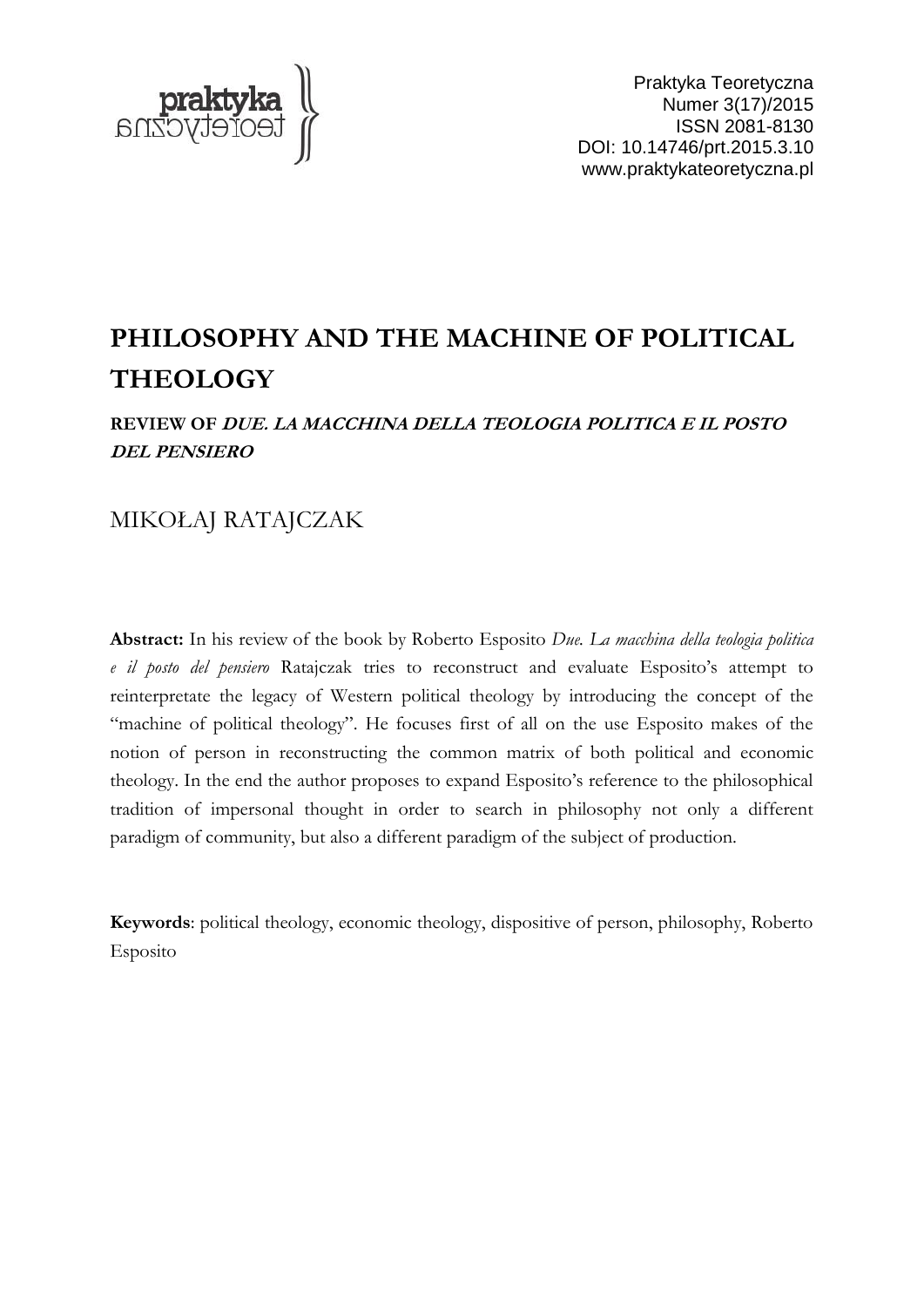In a recently published essay Mario Tronti argues for an actuality of political theology by paraphrasing Carl Schmitt's famous *dictum*: "All significant conducts of the modern political life are secularised religious conducts" (Cacciari, Tronti 2007, 31). Modern democracy, with its institutions, rites and relations between leaders and followers, seems for Tronti to be nothing else than a religious form of contemporary life. And, at the same time, this passage from the secularised concepts of a doctrine of the State to secularised religious rites and practices, from theory to praxis, constitutes according to Tronti the very end of the 20<sup>th</sup> century – a century marked by a structural and intimate relationship between political theory and political theology, materialized in works by such figures as, among many others, Carl Schmitt, Walter Benjamin, Franz Rosenzweig, György Lukàcs, Ernst Bloch, Alexandre Kojève and Jacob Taubes. The end of the era of political theology means therefore a shift from the theology of the State to a theology of the political practice. But one should simultaneously also add that this also signifies a shift toward the theology of governmental and economical practice.

Tronti receives support on the part of another major political theologian in Italy, Massimo Cacciari, who approaches the discourse of political theology as the effect of an eschatological reserve. This he perceives to be an undertaking meant to postpone the declared end of time, a deeply anti-messianic discourse (Cacciari, Tronti 2007, 46–47), but the only one, according to Cacciari, that can prolong communal life in modern societies. Political theology is thus in its very nature katechontic, conceiving of the modern State as the most important figure of a secular *katechon*. But is political theology still just a doctrine of the State? Both Tronti and Cacciari, although far from locating the sphere of politics beyond (or before) the State, refer to the discourse of political theology not only to revive the philosophy or the theory of the State, but to regain the conceptual wealth of political theology. From the early ages of Christianity to the dawn of the modern age to the post-war reflection on the legitimacy of modern political notions, political theology was able to juxtapose the individual, existential experience of time (which is never linear) and its messianic impulses with the question of power that is always divided (between Rome and Jerusalem, Empire and the Church, *potestas* and *auctoritas* etc.). In his treatise on the political theology of *katechon* Cacciari defines the main problems of (Christian) political theology as follows:

The values that are to assume the category of the decision – the idea of *novitas* against every conservatory strength, the breaking of the link, "ontological" in ancient Rome, between *potestas*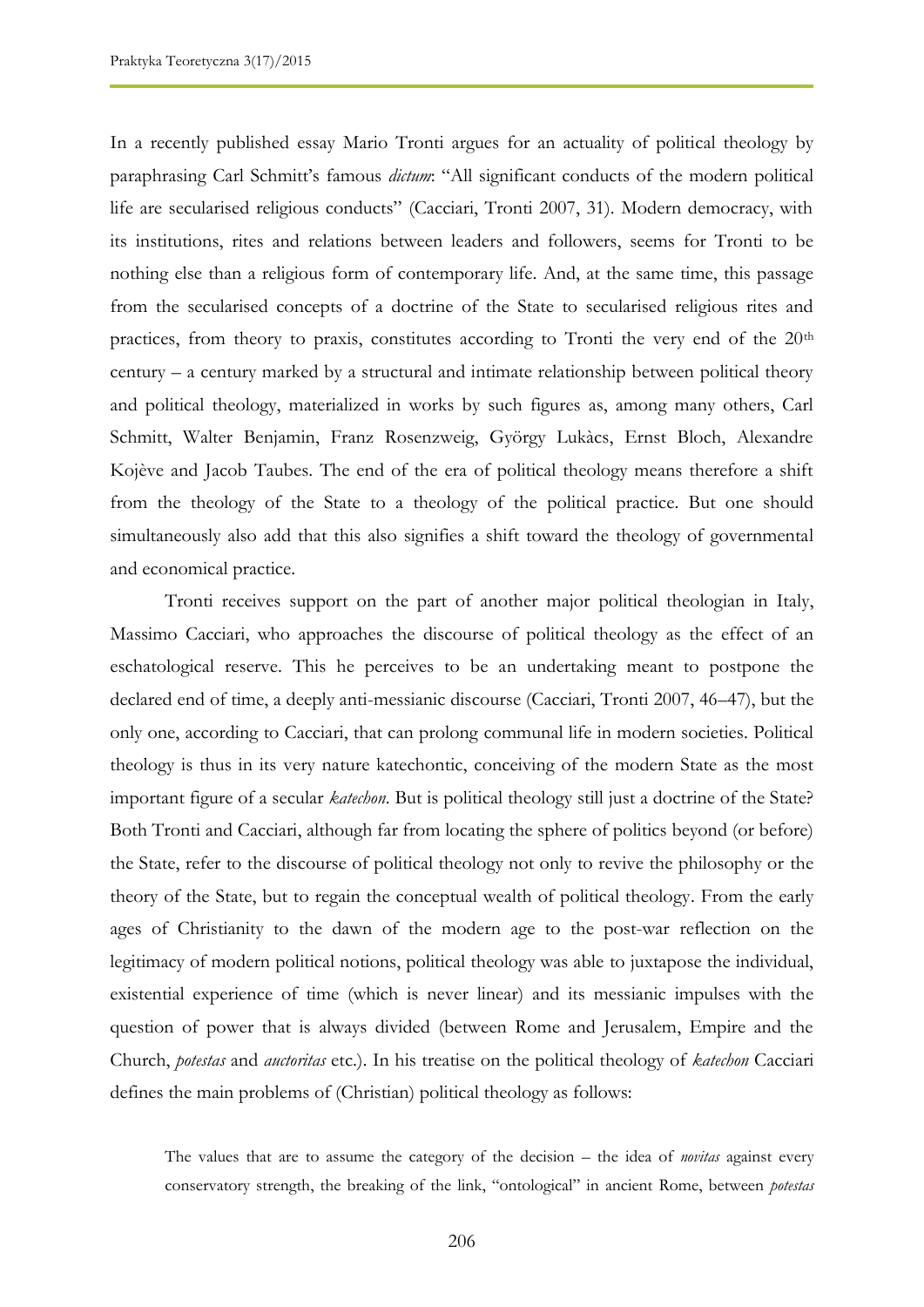and *acutoritas* – are the cardinal elements of the Christian theological symbol, *determined* for the political dimension of the Eternal, which opens with that symbol (Cacciari 2013, 16).

The idea of *novitas* and the end of the "ontological" link between *potestas* and *auctoritas*  are precisely the necessary preconditions for the emergence of a strong subjective experience of time that leads to a political decision *against* the existing order and *for* the future community, not (yet) of this world (Cacciari 2013, 15). Political theology is born together with this fundamental scission between the past and the future, the subjective and the objective, the worldly and the other-worldly, *civitas terrana* and *civitas Dei*. In effect, as a discourse articulating the elements that emerged in result of this fundamental division, political theology is not only a secularised theology of God's power (in relation to the world, the congregation, the chosen people etc.), but a theoretical dispositive articulating politics and life, a sort of metaphysics of community.

Thus the *decision* to assume a political-theological perspective is a fundamental one, since it is tantamount to interweaving the discourse of political philosophy with that of metaphysics (which, in its Christian theo-ontological version, was born roughly in the same time as the Trinitarian dogma). And no less fundamental is the decision whether to strengthen the katechontic principle of political theology in order to search for a new possible, modern articulation of *potestas* and *auctoritas*, or to perform a critique of the politicaltheological dispositive and go beyond the oppositions operating within. Whichever choice one makes, it is a fundamental *metaphysical decision* that determines the general horizon of thinking about the political and politics (this might be a different interpretation of what Schmitt referred to when he was writing about a "metaphysical image that a definite epoch forges of the world", Schmitt 1985, 46).

A recently published book by another Italian philosopher, Roberto Esposito, is one of the most radical attempts to assume the political-theological perspective only in order to finally situate a possible political philosophy beyond its bounds. *Due. La macchina della teologia politica e il posto del pensiero* [*Two. The Machine of Political Theology and the Place of Thought*<sup>1</sup> ] is at the same time a logical continuation of Esposito's earlier work and an innovative breakthrough, which provides a new perspective both on his thought on community and on political theology itself.Here Esposito focuses on the function and genealogy of the notion of

 $\overline{a}$ 

<sup>1</sup> While writing this review I was using the Italian original version. In the meantime the English translation was published, see Esposito 2015.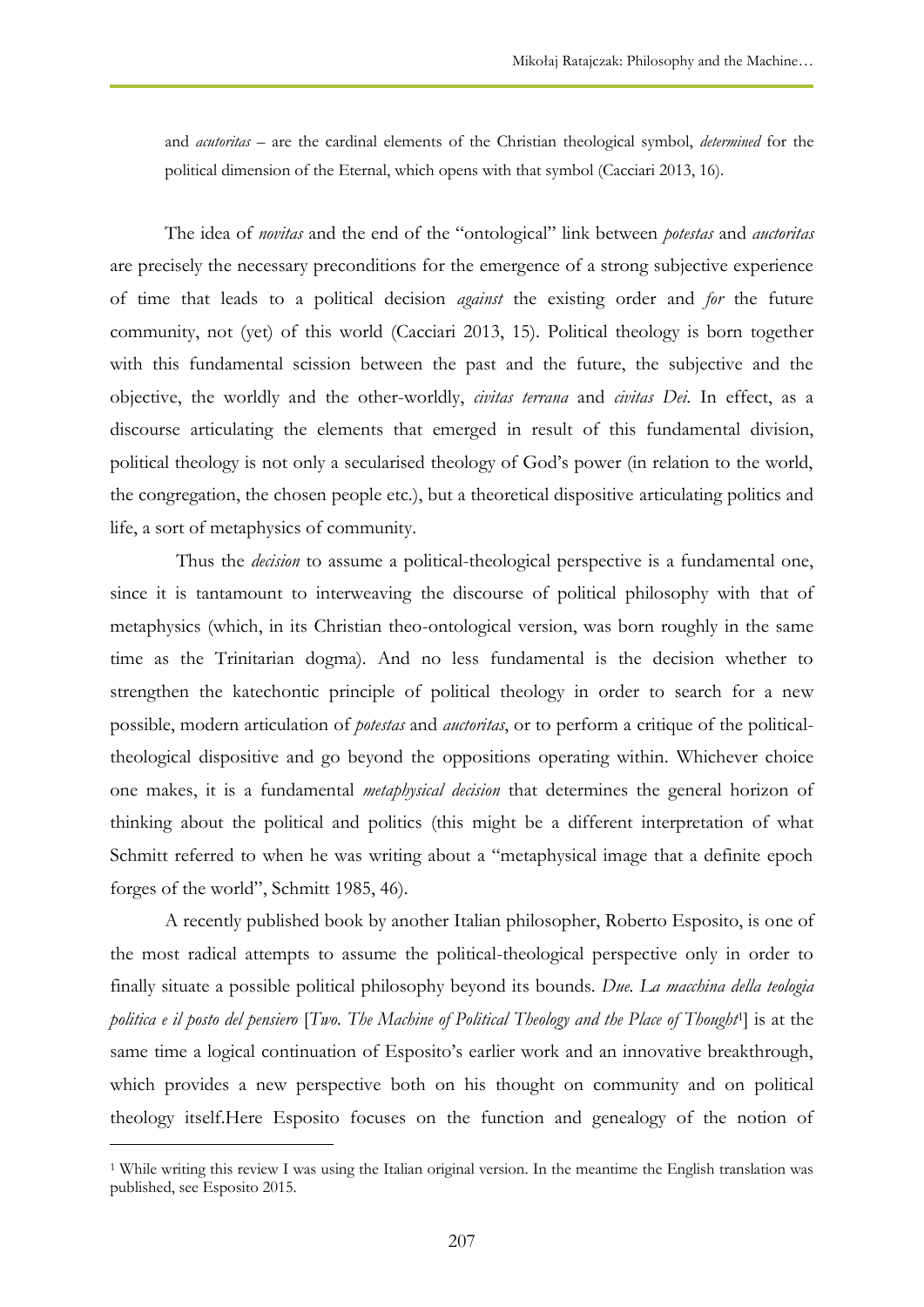"person". Person is a dispositve that reveals political theology as a direct opposition to community. Whereas any form of subjectivity arises within the dialectic between *communitas*  and *immunitas* as an immunitary reaction to the communal *munus*, political theology imposes a transcendent idea of a "person" on the communal production of subjectivity, just as it imposes a sovereign form of power on social relations.

Esposito's focus on the notion of the person allows him to do two things, both being innovative theoretical gestures in analysing the discourse of political theology. First of all, the notion of person joins the lexicon of Roman law with the language of theology (Esposito 2013, 91–102). *Persona* as the invention of Trinitarian theology appears for the first time in Tertullian's *Adversus Praxeam*. It came to be an indispensable conceptual tool to explicate an ontological relation alien to the ancient world, that between the three "persons" of the Trinity and the divine substance. As the source of the first theological heresies of Christianity which either gave substantial meaning to the persons and risked being deemed polytheistic or, on the contrary, saw person only as a modality of divine being, refusing to accept the theological innovation of Trinitarian *oikonomia* and perceiving God as an undivided unity (labelled by the orthodoxy as "Monarchianism"). The concept of person served to articulate the ontological plane with the economic one, that is the unity of God's being with the internal division between the "persons". The economic plane, the plane of the Trinitarian *oikonomia*, refers to God's action and praxis, to the relation of God's being to the created world and its history. It is no surprise then that the notion of person reappears in Christological discourse as a theological explication of the incarnated being of the second person of the Trinity. Instead of *una substantia, tres personae* that characterised the Trinity, Christ's dual, both divine and historical being, is explicated as *una persona, duae substantiae* (Esposito 2013, 96). In any case, the theological function of the person is to articulate both the unity and the division.

The brunt of Esposito's genealogy and critique of political theology consists of showing the same logic articulating the unity and division present in the secular tradition of the person as a juridical notion, one stemming from Roman law. He focuses on the institution of slavery in ancient Rome, essential to understand the status of the free person which was *sui iuris* only in a negative relation with the slave who was *alieni iuris*. The dispositive of the person functions within the system of law in order to refer these two fundamental social statuses to each other. In this sense the division introduced by the notion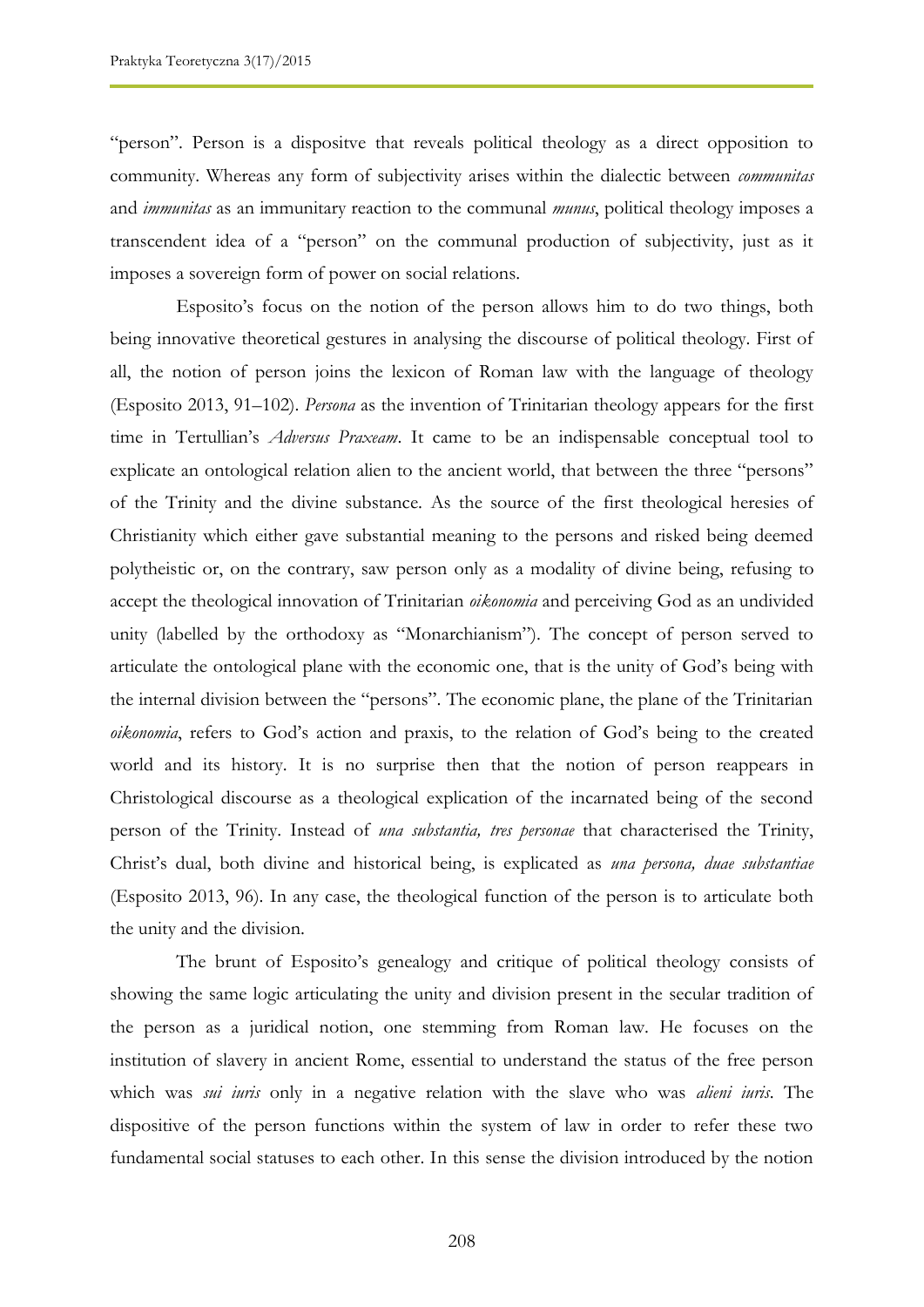of the free person, "is not what definitely separates diverse classes, but what articulates them in an unity constituted by the two asymmetrical parts, one subjugated under another, tending in this way to coincide with the whole" (Esposito 2013, 99). What interests Esposito is the historical and conceptual junction of the theological and juridical notion of the person. Whereas the theology of Trinity and Incarnation developed a nexus of unity and separation (between *substantia* and *persona*), Roman law elaborated on the division between the individual and his or her social status as a person. The effect of this junction, as analysed by Esposito, was the ongoing division *within* the human being between the instance of reason or soul (that gives the human being the metaphysical, social and political *status*) and the animal substance, what Esposito perceives as the retroactive influence of juridical categories on philosophical reasoning (Esposito 2013, 112).

The second theoretical outcome of Esposito's focus in his genealogical investigations of political theology on the dispositive of the person lies in his new positioning of the very problem of economic theology. Since the publication of *The Kingdom and the Glory*, where Agamben famously declared the theology of the Trinity to be a theological paradigm of governmentality (Agamben 2011, xi), the problem of economic theology has been more and more widely picked up by various scholars, including many contemporary Italian philosophers (Cacciari's work on *katechon* might also be considered an example of such an investigation). Esposito's contribution to this debate and his proposition to remodel the use that is being made of economic theology lies precisely in showing the economic significance of the dispositive of the person, theological in its roots. The reference to the ancient institution of *nexum*, through which debtors placed their bodies and their lives in the hands of the creditors, can be treated as Esposito's attempt to supplement the famous figure of *homo sacer* as the biopolitical grounding of sovereign power with a notion that shows economic biopower exercised on the living body itself. By placing his own body in the hands of the creditor, the debtor ascribed to this body an economic value. Therefore, while in public law he remained a person, in private law he became a thing, a property of the creditor. The literal economic value given to the body in the institution of the *nexum* is verified by historical accounts of the vengeance of creditors who could not only sell the insolvent debtor as a slave, but even tear his body into pieces if he was in debt to more than one person (Esposito 2013, 151). In the case of the *nexum* Esposito is able to show the complicated logic of the juridical dispositive of the person in Roman law, which operated on the division between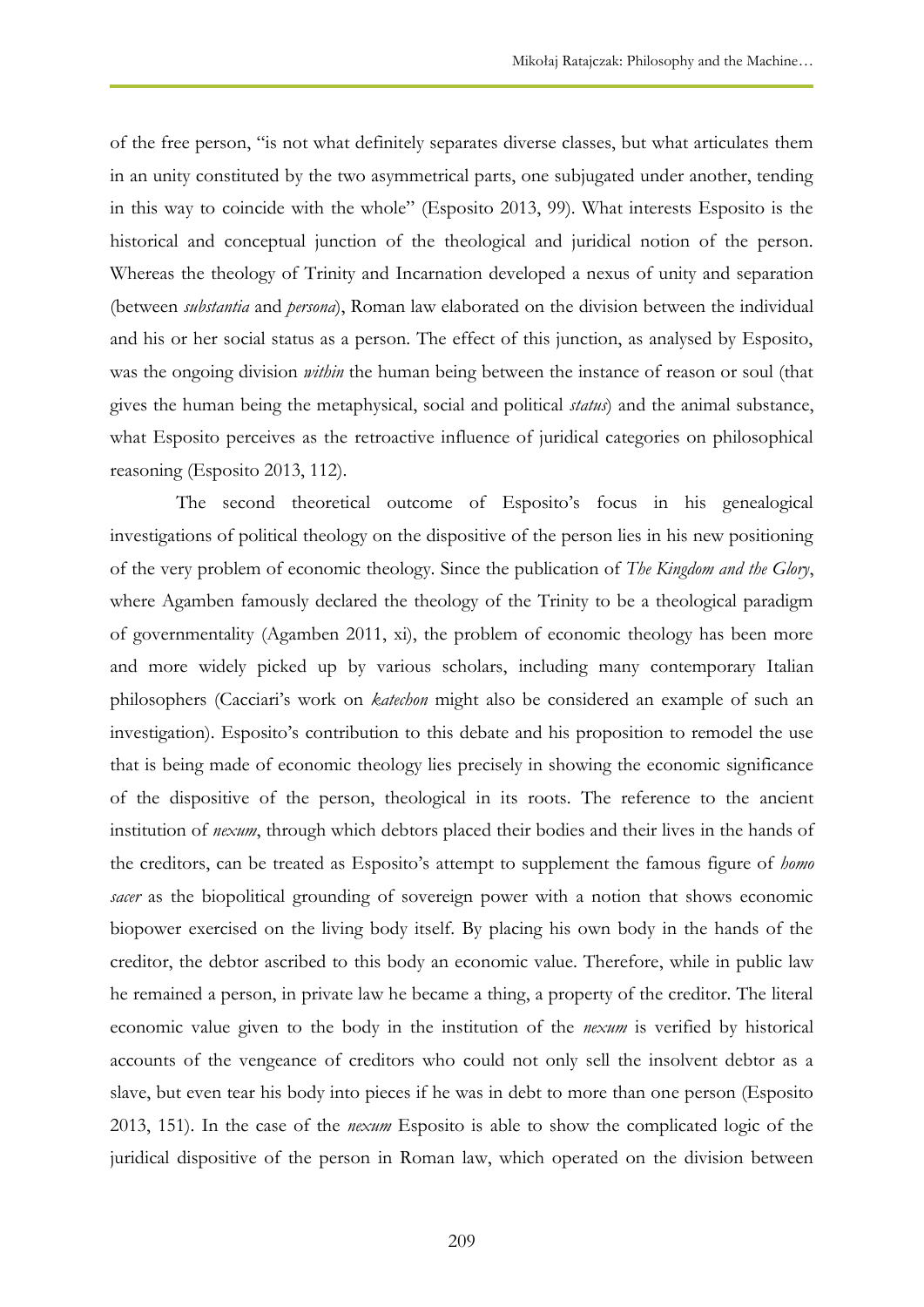public and private, freemen and slaves, persons and things, but only to the extent that the introduction of one element of the binary relation meant excluding the second element of the relation and its simultaneous subordination to the first one – what also denoted the possibility of moving individuals from one sphere (e.g. "persons") to the other (e.g. "things").

Esposito's closing remarks, in the last passage of the book, on the debt relation in contemporary societies should only be treated as the initial outline of an economictheological investigations based on the concept of the person. Nevertheless, the significance of Esposito's perspective is clear. In order to show the internal matrix of both political and economic theology, one can refer to the person as both the subject of the decision and as the status one is given through the debt relation. The creditor–debtor relation is truly a metaphysical relation that endures the changes of the subject, its health and mental capacities, its desires and social situation, giving him or her a permanent *status*. For example, Esposito notes that the number one reason for personal bankruptcies in the USA are loans necessary for medical care. Further, also in the USA, it is almost impossible to discharge student debt. To give an example from Europe, the number of mortgage credits in Poland is close to 2 million with far more than half of them taken out for at least 20 (in some cases even 30) years. These facts clearly show that this metaphysical debt relation still has a biopolitical character since we fall into debt to provide the necessary conditions for our lives.

Esposito's answer to this crisis – both in the sense of the persisting economic crisis that started as a subprime mortgage crisis and the general crisis of the modern State-form that has turned from the *welfare State* into the *debtfare State* (Soederberg 2014) – is unfortunately bleakly formulated, although it bears a strong philosophical potential. In the situation of a generalization of the debt relation, Esposito proposes to push this generalization to its limit and acknowledge the communal *munus* precisely as a principle of the community of debt, understood as obligation and duty towards others (Esposito 2013, 228). This philosophical postulate of going beyond an economic-theological notion of debt towards an ontological concept of debt constitutes the most direct reference to his earlier works on the problems of community and immunity. Debt as an ontological relation might be therefore one possible formulation of community beyond the modern immunization paradigm (Esposito 2008, 51).

*Due* can end with such a general philosophical project of community based on mutual, ontological debt since it presents a concept of political theology that goes far beyond a theory of the State, a secularized version of God's sovereign power, and even beyond a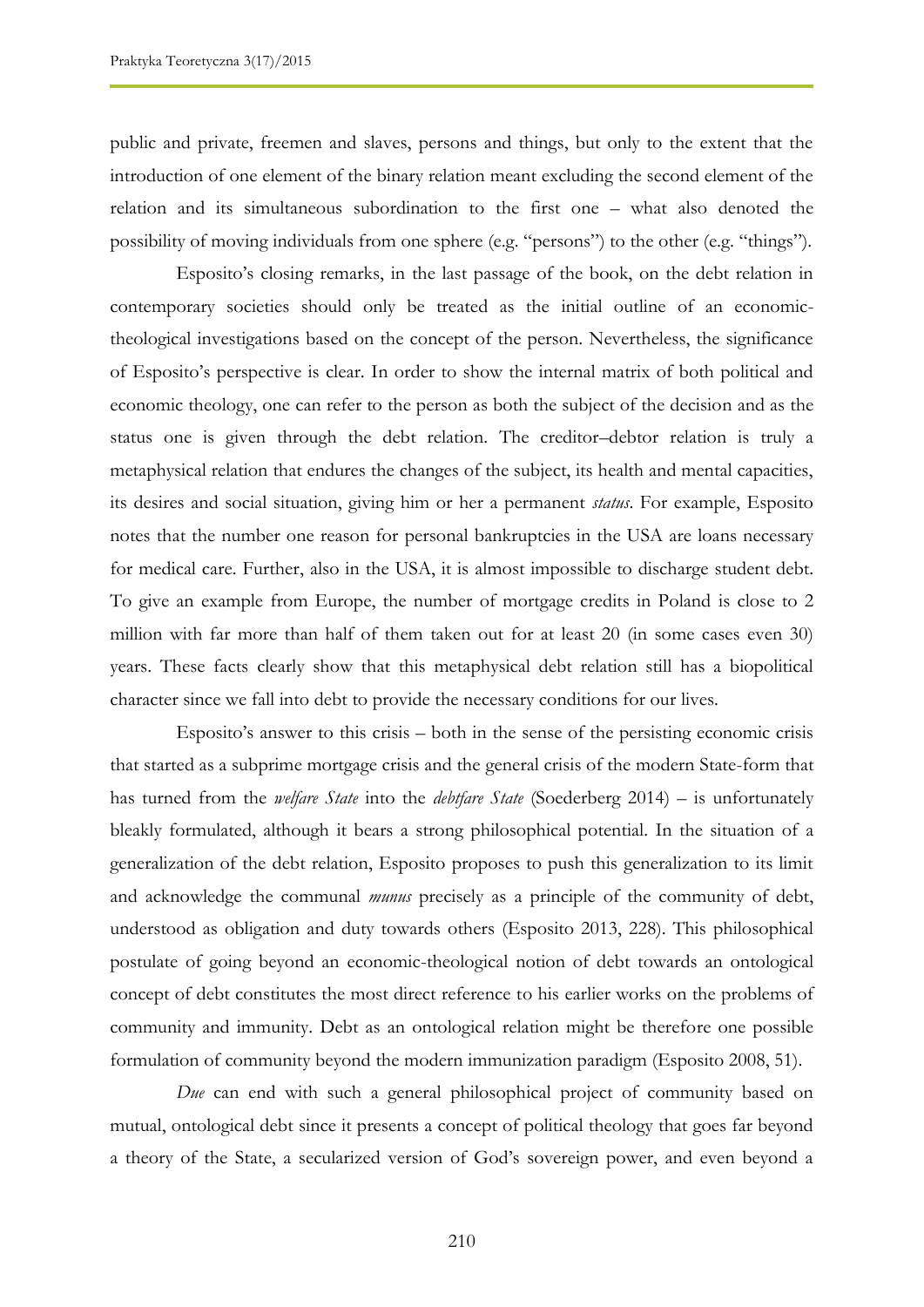theory of contemporary religious forms of political life. Just like Tronti, Esposito initially poses a question: What is the reason for the contemporary actuality of political theology? He answers this question by revoking Heidegger and his concept of *Gestell*, translated into English as "positionality" (Heidegger 2012). It is because of our belonging to the paradigm of political theology, which still regulates our understanding of politics and ethics that we have failed to gain enough distance from it and leave it behind us – just as according to Heidegger *Gestell* regulates our understanding of being. Referring Heidegger's *Gestell* to Foucault and Deleuze's notion of dispositive Esposito (2013, 18–19) recalls similar operations performed recently by Giorgio Agamben, but it is not Esposito's use of the notion of *Gestell* or "dispositif" that constitutes his most important contribution in *Due*. Far more important is his reference to Heideggers notion of "machination" (*Machenschaft*) as a proper paradigm to understand the functioning of political theology that makes *Due* an important work on the genealogy of political theology.

Esposito reconstructs Heidegger's "machination" in a manner that allows him to equate the logic of this process with his earlier philosophical reconstruction of the immunization process as the exclusionary inclusion (Esposito 2002, 10). Political theology is thus a "machine" (similar in its internal structure and function to Agamben's anthropological, sovereign or governmental machine), that proceeds by imposing the initial division and then reuniting the divided elements in unity on the basis of the subordination of one element to the other. Esposito reworks this mechanism on the basis of the notion of person. His reconstruction of the 20th century discussions in the field of political theology – from Kantorowicz and Schmitt to Peterson, Bataille, Taubes and Assman – focuses therefore on the role that the dispositive of the person played in these discourses. Although this reconstruction does not provide us with new historical material and, as Adam Kotsko points out (Kotsko 2016), is limited to the canon of western thought, it does serve to cast a light on the internal coherence of 20<sup>th</sup> century political theology.

But this reconstruction, centred on the dispositive of the person, also allows Esposito to read modern philosophical notions of the person – including the contemporary utilitarian standpoints of Peter Singer and Hugo Tristram Engelhardt (Esposito 2013, 141– 148) – as belonging to the same political-theological key. Just as long the social relations of power are based on the logic of ascribing a status to individual living beings in a manner that necessarilly excludes other individuals as not deserving the status of the person, we remain,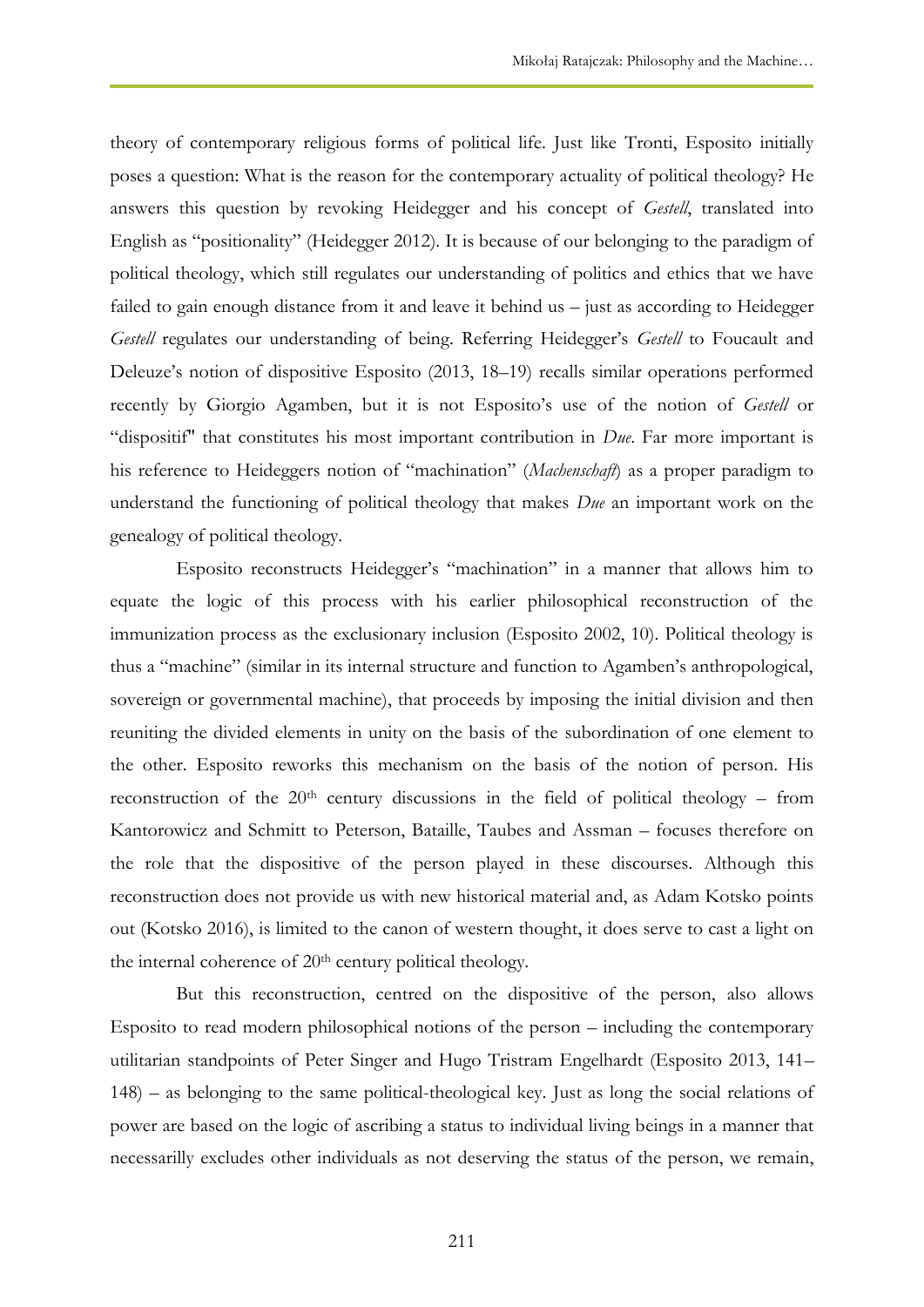according to Esposito, on the theological-political grounds. This deeply philosophical genealogy and critique of political theology is at the same time practical and all-tooencompassing, thus risking the objection that Esposito's interest lies not so much in political theology but in philosophy. But this is probably precisely the case: Esposito needs political theology as a field of genealogical investigation into the notion of person, but it is not a field on which he wishes to remain.

The third part of the book confirms this assumption as it is devoted entirely to the alternative philosophical tradition – from Averroes to Bruno, from Spinoza, Schelling and Bergson to Deleuze – which is characterized by a non-personal concept of thinking. Surprisingly enough, Esposito sees in philosophy a paradigm that can present an alternative to the machine of political theology since it is in philosophy, at least in some of its strains, that person vanishes in the process of impersonal or transpersonal thought. While theology is interested mostly, as Agamben shows, in the problem of the subject of action and its effectiveness (Agamben 2013), law focuses on the problems of property and appropriation (Esposito 2002, 25–61). Philosophy, on the other hand, is first of all an image, theory or performance of thought and therefore seems privileged to go beyond the paradigm centred on the dispositive of the person. This part of *Due* presents investigations that build what probably constitutes Esposito's most intriguing philosophical project, namely the philosophy of the impersonal (Esposito 2007). But introducing in *Due* questions of economic theology and of the crisis of contemporary economy allows us to draw even further going conclusions. Philosophy, and especially philosophy based on the notion of impersonal thought, can be perceived as a model for intellectual production in general, the productivity of "general intellect", which is never reducible to the productivity of a single individual. Although philosophy has always been a product of single individuals, it was philosophy's ability to selfunderstand, as Esposito shows, that could potentially enable it to see itself as the effect of transindividual relations – of a passive, general intellect, a divine intellect that joins individual entities and the totality of the world, the impersonality of the mind, etc. It may be the case that the philosophical tradition which sees thought as the effect of a separate, impersonal intellect can provide a general conceptual framework to grasp the production relations in contemporary cognitive capitalism. Esposito does not elaborate on that concept, but his idea of a community based on the communal *munus* must not only do away with the dispositive of the person as the basis for the debt relations in the contemporary world, but also come up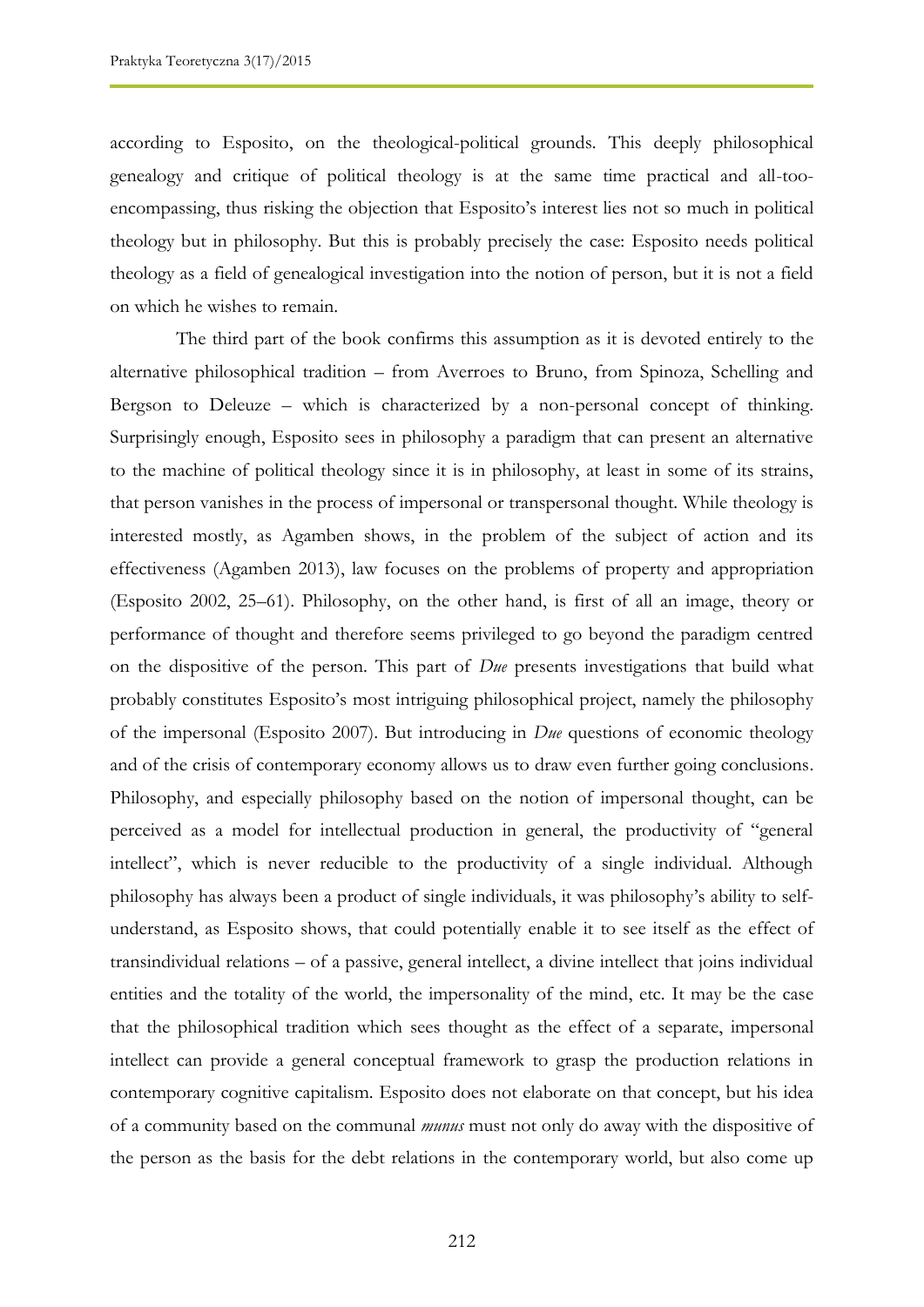with a new notion of the subjectivity of communal, creative and cognitive production. Why not look for this notion in philosophy?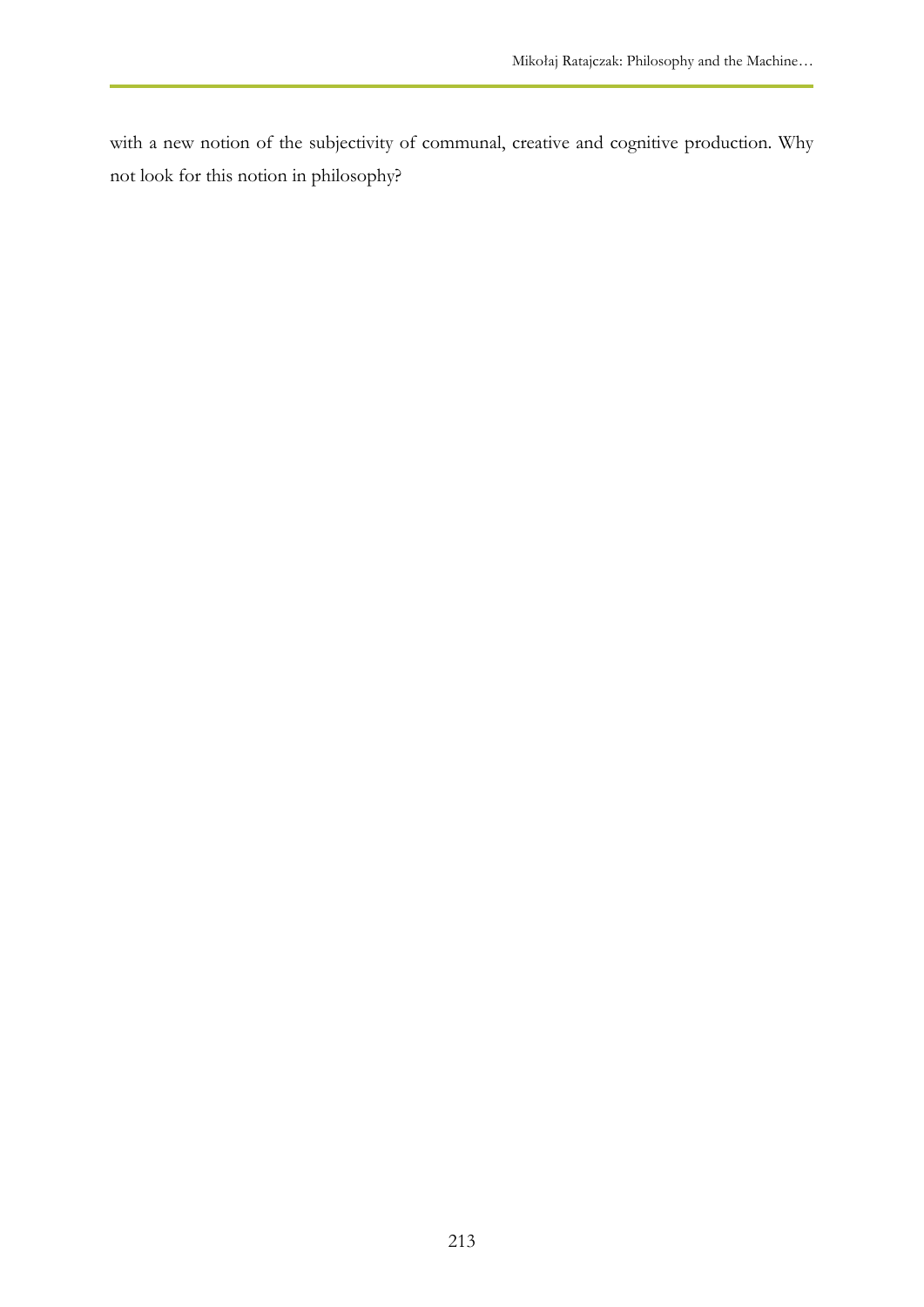#### References

- Agamben, Giorgio. 2011. *The Kingdom and the Glory: For a Theological Genealogy of Economy and Government*. Trans. Lorenzo Chiesa, Matteo Mandarini. Stanford: Stanford University Press.
- Agamben, Giorgio. 2013. *Opus Dei: An Archeology of Duty*. Trans. Adam Kotsko. Stanford: Stanford University Press.
- Cacciari, Massimo. 2013. *Il potere che frena: Saggio di teologia politica*. Milano: Adelphi.
- Cacciari, Massimo and Mario Tronti. 2007. *Teologia e politica al crocevia della storia*, Maris Gaspari (ed.). Milano: Edizioni Albo Versorio.
- Esposito, Roberto. 2002. *Immunitas. Protezione e negazione della vita*. Torino: Einaudi.
- Esposito, Roberto. 2007. *Terza persona. Politica della vita e filosofia dell'impersonale*. Torino: Einaudi.
- Esposito, Roberto. 2008. *Bios: Biopolitics and Philosophy*. Trans. Timothy Campbell. Minneapolis: Stanford University Press.
- Esposito, Roberto. 2013. *Due: La macchina della teologia politicae il posto del pensiero*. Torino: Einaudi.
- Esposito, Roberto. 2015. *Two: The Machine of Political Theology and the Place of Thought*. Trans. Zakiya Hanafi. New York: Fordham University Press.
- Heidegger, Martin. 2012. "Positionality." In *Bremen and Freiburg Lectures. Insight Into That Which Is and Basic Principles of Thinking*. Trans. Andrew J. Mitchell. Indianapolis: Indiana University Press.
- Kotsko, Adam. (2016). Review of Roberto Esposito's "Two: The Machine of Political Theology and the Place of Thought." *Journal of the Society for Contemporary Thought and the Islamicate World*, file:///C:/Users/Eugeniusz/Downloads/Kotsko-Due-Esosito.pdf
- Schmitt, Carl. 1985. *Political Theology: Four Chapters on the Concept of Sovereignty*. Trans. George Schwab. Chicago: Chicago University Press.
- Soederberg, Susanne. 2014. *Debtfare States and the Poverty Industry: Money, Discipline and the Surplus Population*. New York: Routledge.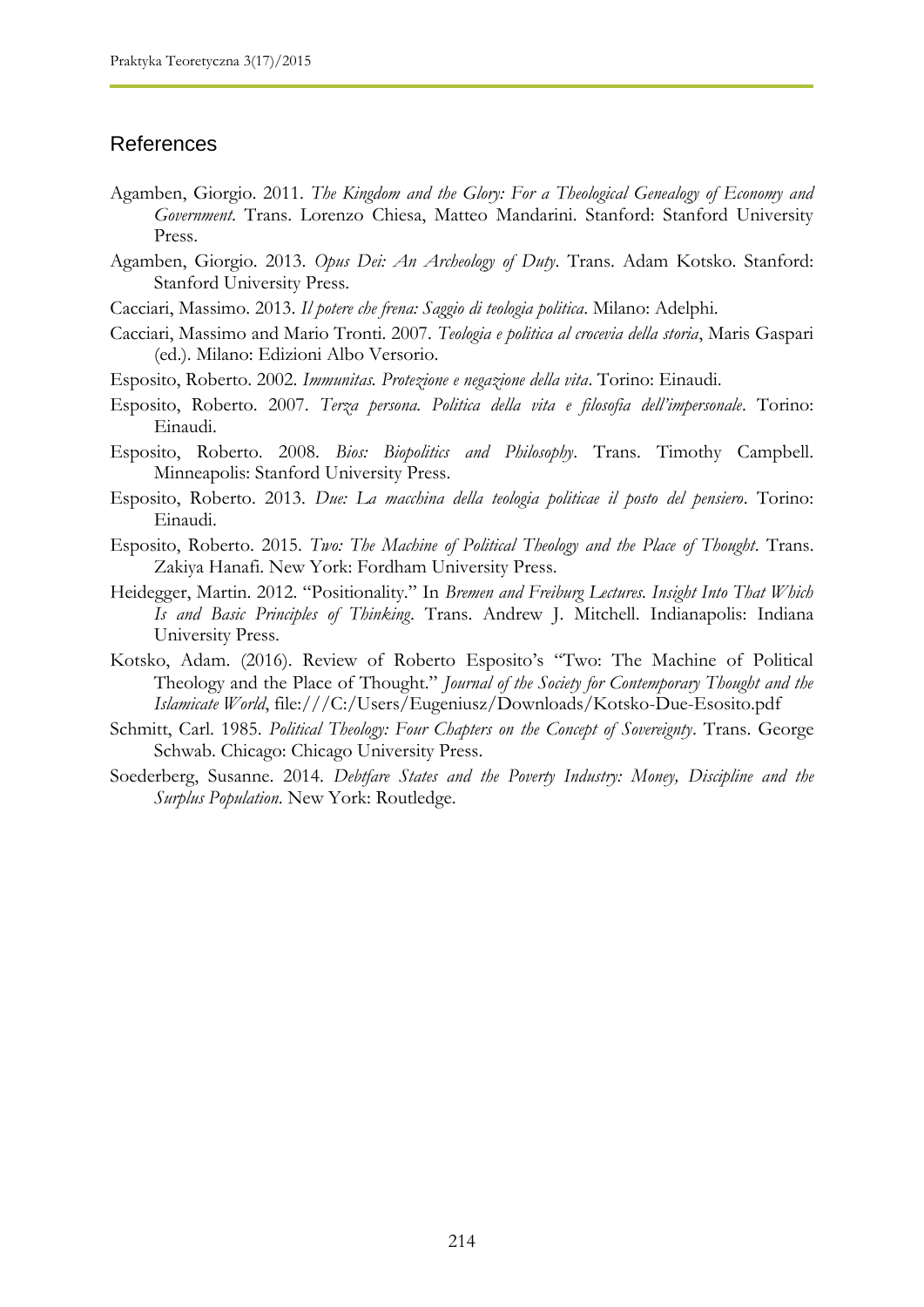**Mikołaj Ratajczak** – philosopher, editor and translator. PhD researcher at the Institute of Philosophy and Sociology of the Polish Academy of Sciences and a member of the editorial collective of the academic journal *Praktyka Teoretyczna*. In years 2012–2015 the editor of philosophy and social sciences in the Scientific Publishing House PWN. One of the cotranslators of the Polish edition of Hardt and Negri's *Commonwealth* and the translator of Marx's *Results of the Direct Production Process* into Polish. Co-editor of two volumes on the philosophy of Giorgio Agamben. Currently he works on a book on the contemporary Italian political philosophy.

### **ADDRESS**:

Mikołaj Ratajczak The Graduate School for Social Research IFiS PAN Nowy Świat 72 00-330 Warsaw **EMAIL**: mikolaj.ratajczak@gmail.com

**CITATION**: Ratajczak, Mikołaj. 2015. Philosophy and the Machine of Political Theology. *Praktyka Teoretyczna* 3(17): 205–216

**DOI**: 10.14746/prt.2015.3.10

**Mikołaj Ratajczak** – filozof, redaktor i tłumacz. Doktorant w Instytucie Filozofii i Socjologii PAN i członek zespołu redakcyjnego czasopisma naukowego *Praktyka Teoretyczna*. W latach 2012–2015 wydawca filozofii i nauk społecznych w Wydawnictwie Naukowym PWN. Jeden z tłumaczy polskiego wydania *Rzecz-pospolitej* Hardta i Negriego i autor przekładu na język polski *Rezultatów bezpośredniego procesu produkcji* Karola Marksa. Współredaktor dwóch tomów poświęconych filozofii Giorgio Agambena. Obecnie pracuje nad książką o współczesnej włoskiej filozofii politycznej.

**TYTUŁ**: Filozofia i maszyna teologii politycznej. Recenzja *Due. Macchina della teologia politica e il posto del pensiero* Roberta Esposito.

**ABSTRAKT**: W swojej recenzji książki Roberta Esposito *Due. La macchina della teologia politica e il posto del pensiero* Ratajczak stara się zrekonstruować i poddać ewaluacji podjętą przez Esposito probe reinterpretacji dziedzictwa zachodniej teologii politycznej przez wprowadzenie koncepcji "maszyny teologii politycznej". Skupia się przede wszystkim na użytku, jaki Esposito robi z pojęcia osoby w swojej rekonstrukcji wspólnej matrycy teologii politycznej i ekonomicznej. Pod koniec recenzji proponuje rozszerzyć obecne w książce Esposita odwołanie do filozoficznej tradycji bezosobowego myślenia w celu szukania w tej